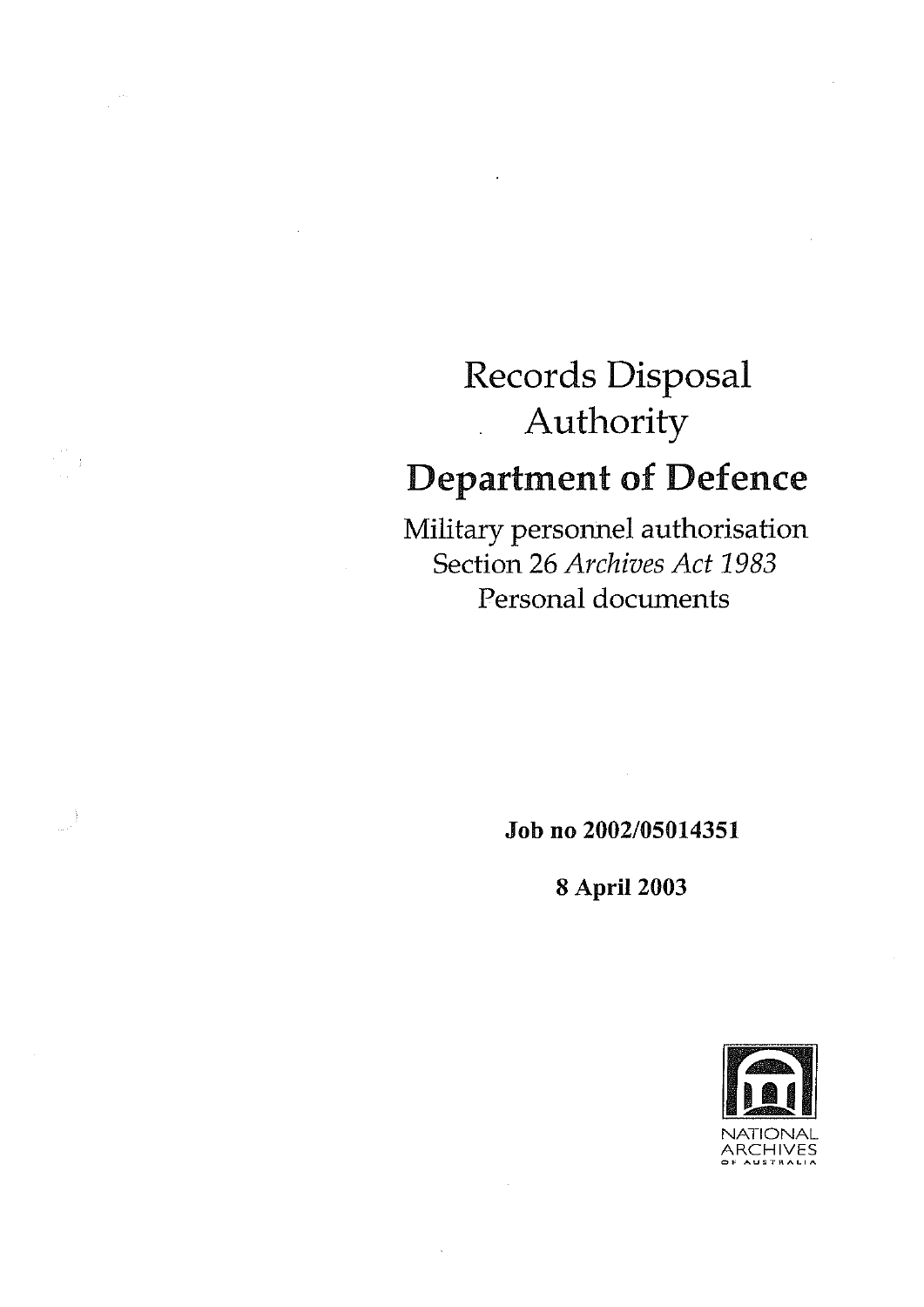© Commonwealth of Australia 2003

 $\cdot$ 

 $\sim$   $\alpha$  $\mathcal{A}^{\mathcal{A}}$ 

> This work is copyright. Apart from any use as permitted under the Copyright Act 1968, no part may be reproduced by any process without prior written permission from the National Archives of Australia. Requests and inquiries concerning reproduction and rights should be directed to the Publications Manager, National Archives of Australia, PO Box 7425, Canberra BC ACT 2610, Australia.

l,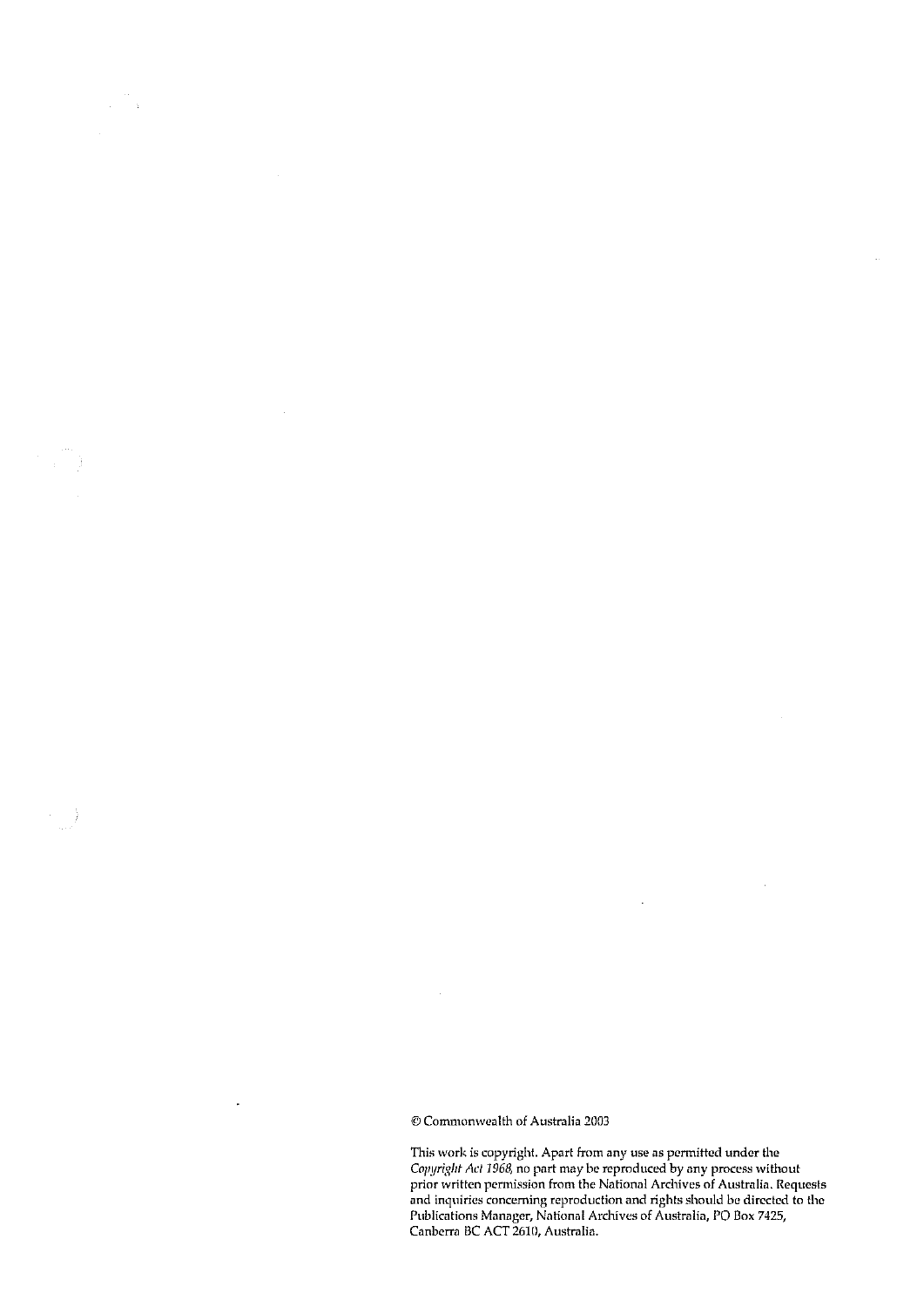$\sim$ 

 $\begin{pmatrix} 1 & 0 \\ 0 & 1 \\ 0 & 0 \end{pmatrix}$ 

 $\left\{ \begin{array}{c} 1 \\ 1 \end{array} \right\}$ 

| <b>INTRODUCTION</b>         | 5 |
|-----------------------------|---|
| Disposal authorisation      | 5 |
| Purpose of this authority   | 5 |
| Using this authority        | 5 |
| Amendment of this authority | 5 |
| <b>CONTACT INFORMATION</b>  | 5 |
| <b>AUTHORISATION</b>        |   |
| <b>CLASSES</b>              | 9 |

 $\mathcal{L}^{\text{max}}_{\text{max}}$  and  $\mathcal{L}^{\text{max}}_{\text{max}}$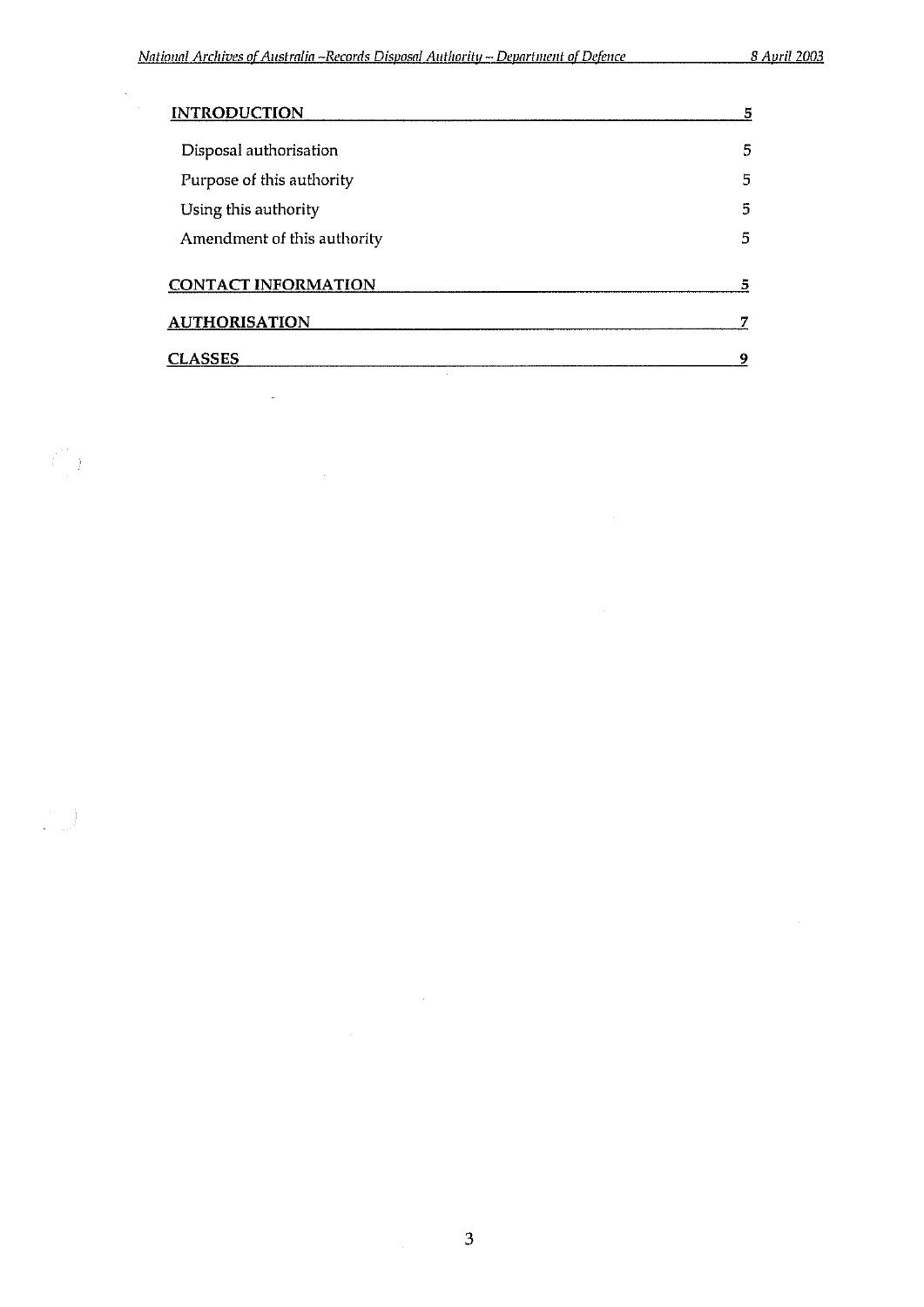8 April 2003

 $\mathcal{A}^{\mathcal{A}}$ 

 $\mathbf{r}$ 

 $\begin{pmatrix} 0 & 0 \\ 0 & 0 \\ 0 & 0 \end{pmatrix}$ 

 $\hat{\boldsymbol{\gamma}}$  $\omega^{\frac{1}{2}}$  [This page left blank intentionally]

 $\hat{\mathcal{A}}$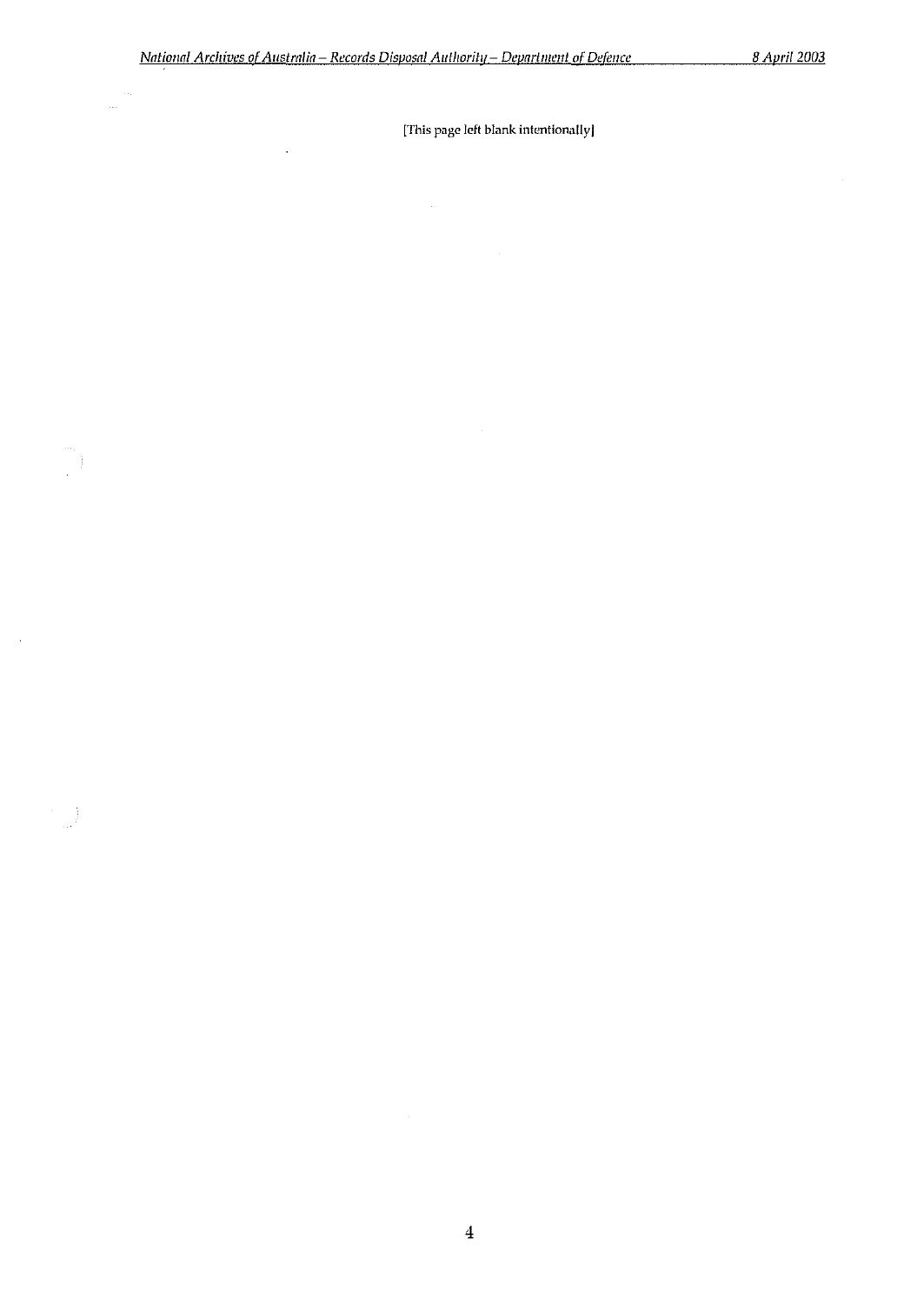### **INTRODUCTION**

#### Disposal authorisation

Under Section 26 of the *Archives Act* 1983 a person must not engage in conduct that results in an addition or alteration to a Commonwealth record that has been in existence for more than 25 years unless the addition or alteration is required by law, or takes place with the permission of the **Archives or in accordance with a normal administrative practice of which the Archives does not**  disapprove.

Advice on the provisions of the Archives Act may be obtained from the Canberra Office of the National Archives of Australia.

#### Purpose of this authority

This document authorises the addition to, or alteration of, the records described in the records disposal classes contained in the annexed report.

#### Using this authority

This authority applies only to the records or classes of records described in the authority. The addition to or alteration of records can be made only in accordance with the specific requirements set out in this authority.

#### Amendment of this authority

The National Archives must approve all amendments or variations to the classes in this authority. Officers who have difficulty using the authority should approach the agency Records Manager. If there are problems with the application of the authority that cannot be resolved by the agency, the Records Manager should contact the National Archives of Australia.

#### CONTACT INFORMATION

1. For requests to change this authority contact the Canberra Office of the National Archives of Australia:

Queen Victoria Terrace Tel: (02) 6212 3610 Parkes ACT 2600 Fax: (02) 6212 3989

POBox 7425 **Email: recordkeeping@naa.gov.au** Canberra BC ACT 2610 **Website: www.naa.gov.au**

2. For sentencing advice contact your local office of the National Archives.

The address and phone number of your local office can be found at the National Archives website address above.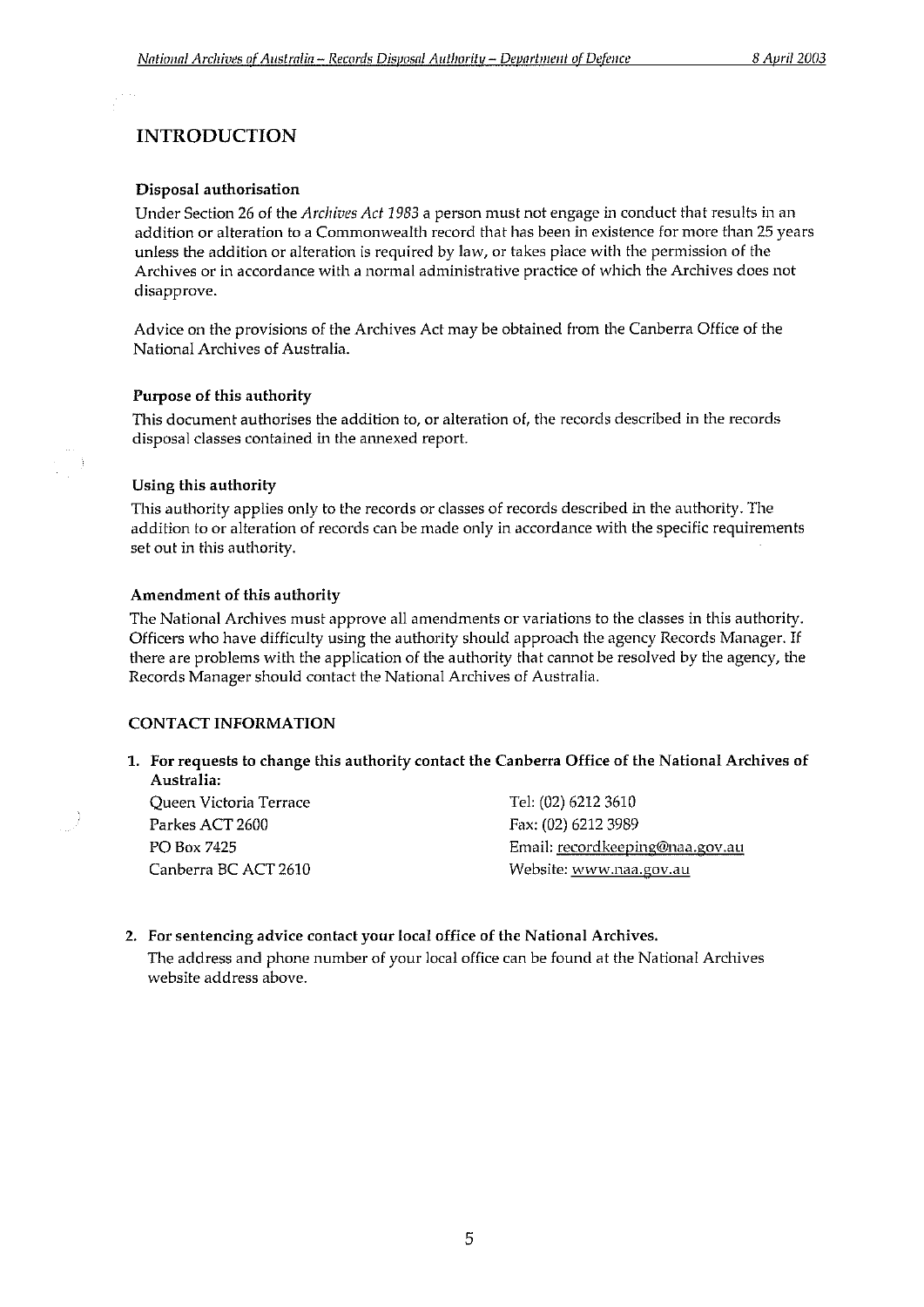$\mathcal{A}^{\mathcal{A}}$ 

 $\mathcal{E}^{\mathcal{E}}_{\mathcal{E}}$ 

 $\begin{smallmatrix}&&1\\&&1\\1&1&1\end{smallmatrix}$ 

 $\hat{\mathcal{A}}$ 

[This page left blank intentionally]

 $\bar{\lambda}$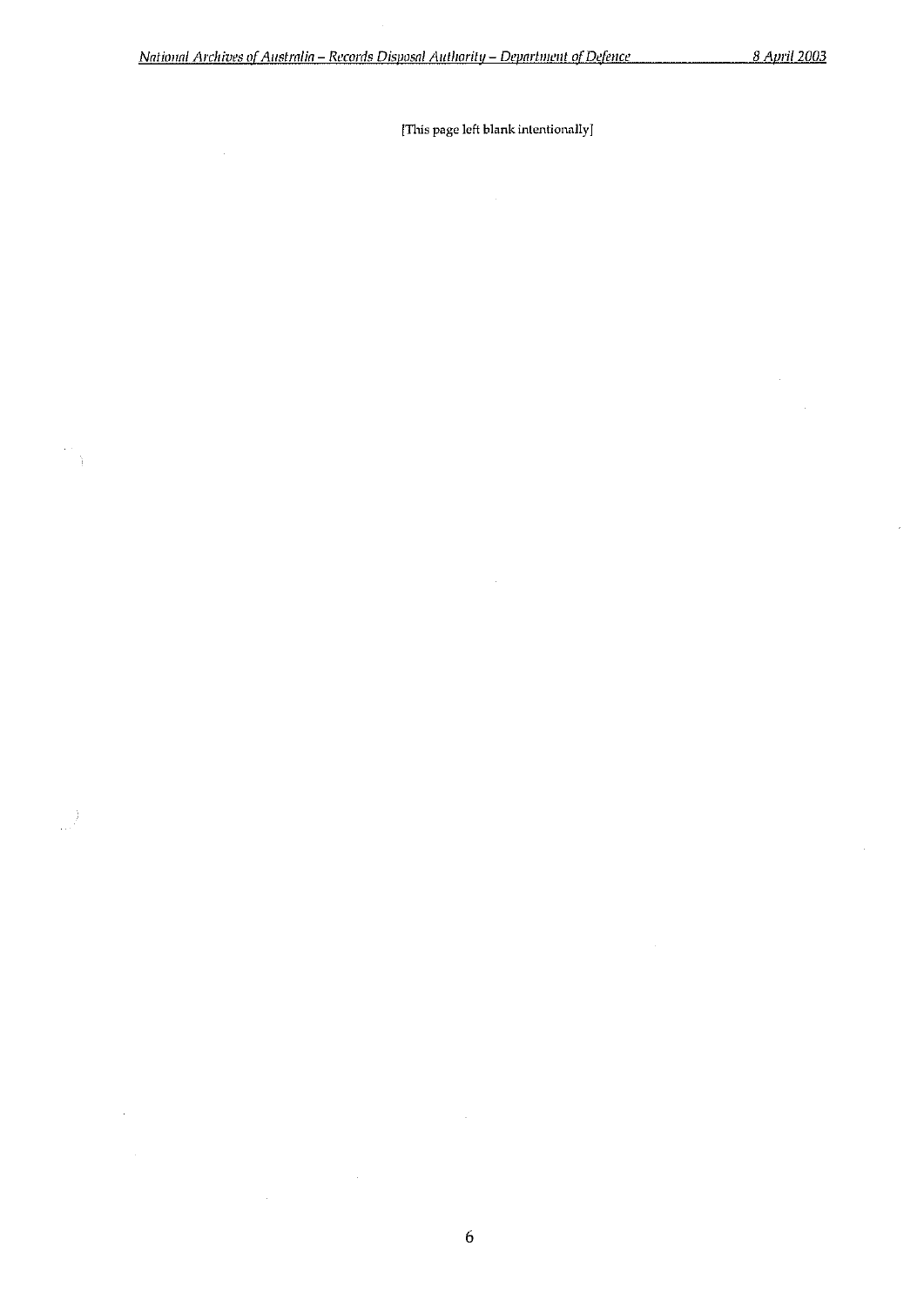#### RDA Job No 2002/05014351

#### **AUTHORISATION** RECORDS DISPOSAL AUTHORITY

Person forwhom nonce of authorisation is given:

The Secretary Department of Defence **Russell Offices** Canberra ACT 2600

s reconstruction and construction of the construction of the construction of the construction of the construct<br>William Construction and the construction of the construction of the construction of the construction of the c

**Frureose** 

AUTHORISES ARRANGEMENTS FOR THE ADDITION TO OR ALTERATION OF RECORDS IN ACCORDANCE WITH SECTION 26(2)(b) OF THE ARCHIVES ACT 1983

in a bha an chuidhean an Dùb

Authorises arrangements concerning personal documents.

Application:

This authorisation applies only to records described in the authority in accordance with the clisposal action specified in the authority 

an an Ceanglaich

Authorising officer National Archives of Australia

Venetia Beale Director Government Recordkeeping

Date of issue: 8 April 2003

Date of amendment:

Expiry date: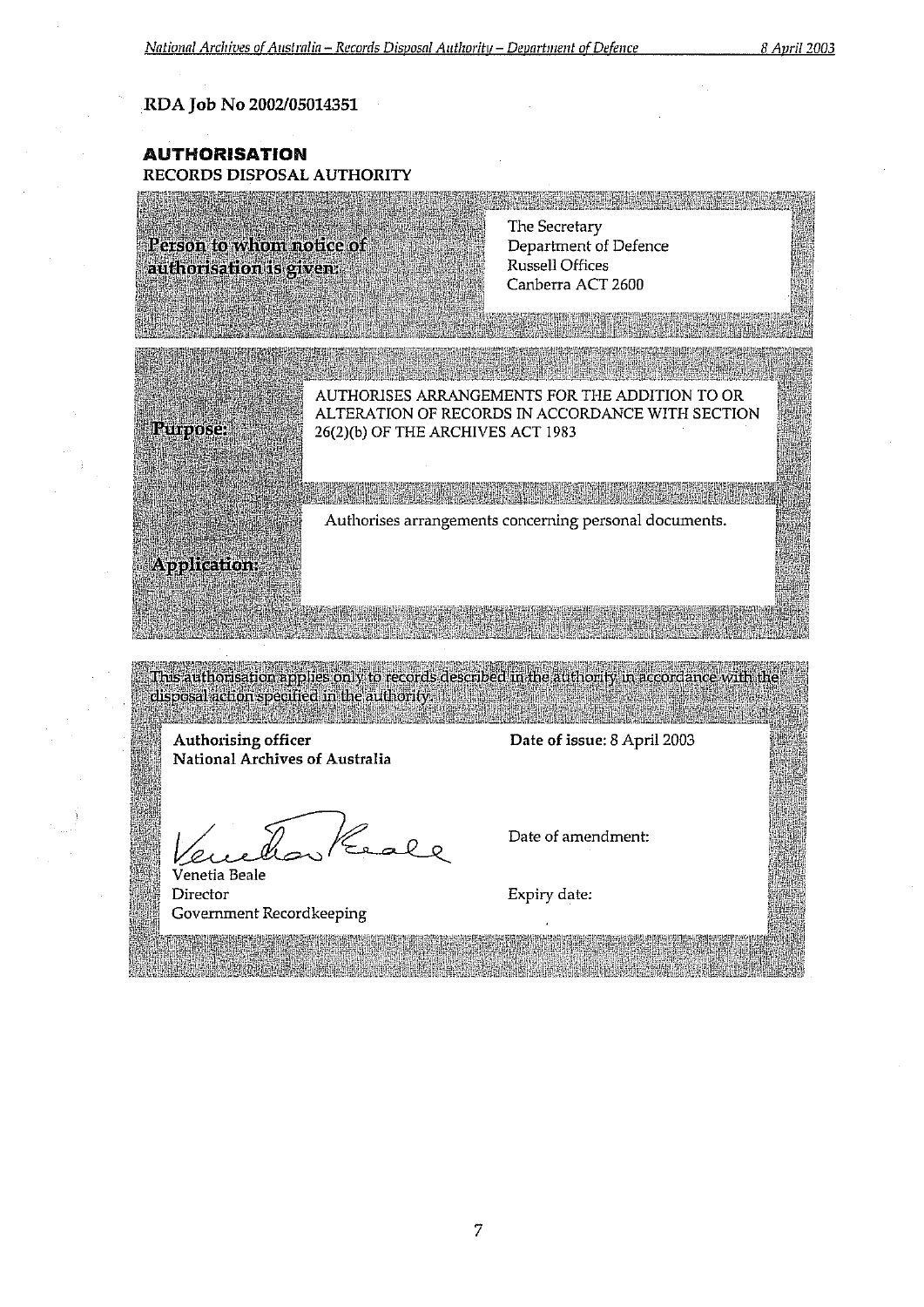$\begin{pmatrix} 1 & 1 \\ 0 & 1 \\ 0 & 1 \end{pmatrix}$ 

 $\begin{pmatrix} 1 & 1 \\ 1 & 1 \\ 1 & 1 \end{pmatrix}$ 

[This page left blank intentionally]

i<br>Santa Cal

 $\sim$ 

8

 $\mathcal{A}^{\mathcal{A}}$